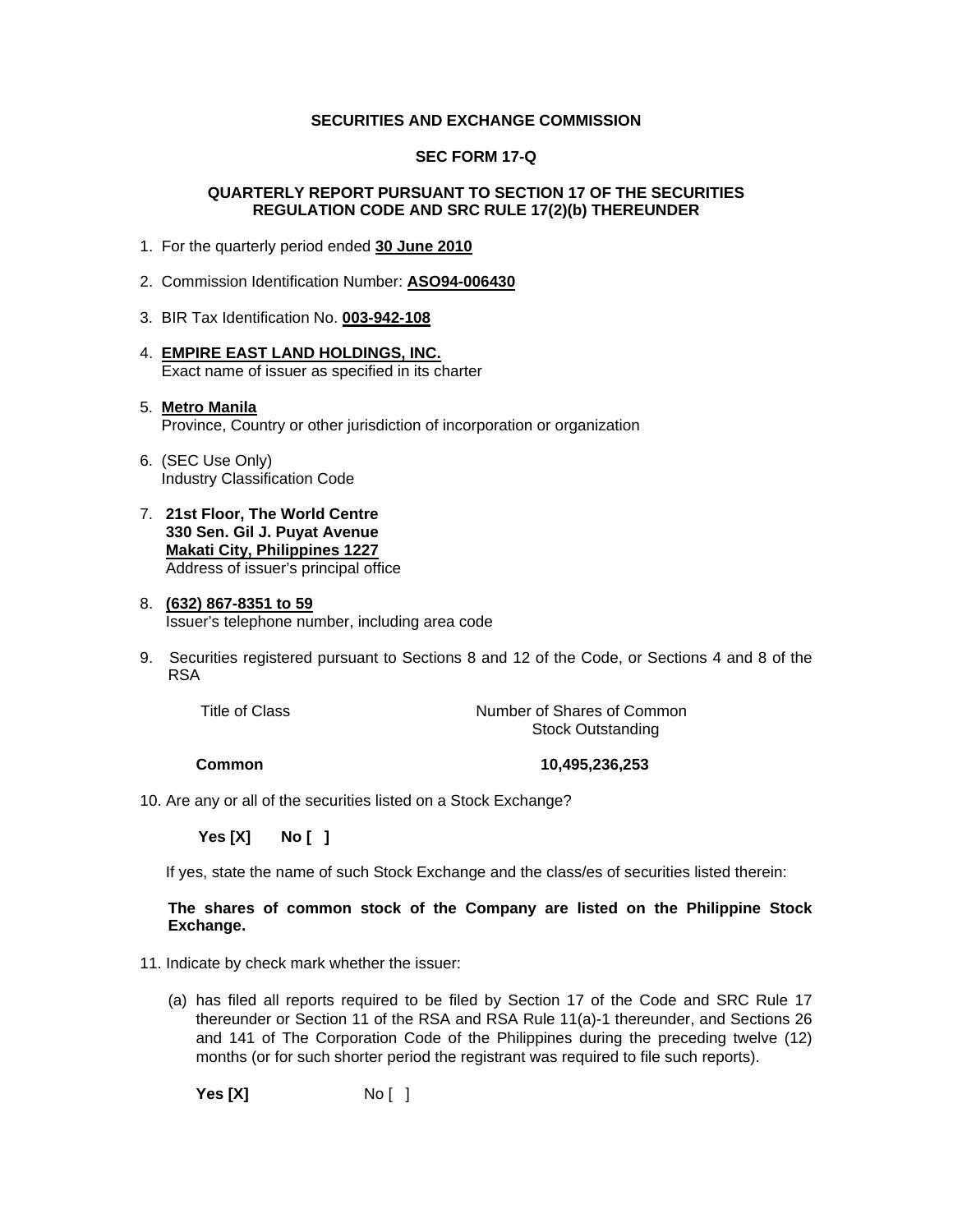(b) has been subject to such filing requirements for the past ninety (90) days.

**Yes [X]** No [ ]

#### **PART I - FINANCIAL INFORMATION**

Item 1. Financial Statements

Interim financial statements are attached as Exhibits 1 to 6 hereof and incorporated herein by reference:

- Exhibit 1 Consolidated Statements of Financial Position as of December 31, 2009 and June 30, 2010
- Exhibit 2 Consolidated Statements of Income as of June 30, 2009 and June 30, 2010
- Exhibit 3 Comparative Statements of Changes in Equity as of June 30, 2010 and June 30, 2009
- Exhibit 4 Comparative Consolidated Statements of Cash Flows as of June 30, 2010 and June 30, 2009

Exhibit 5 - Notes to Financial Statements

Exhibit 6 - Aging of Accounts Receivable as of June 30, 2010

Item 2. Management's Discussion of Financial Condition and Results of Operations

Please refer to Exhibit 7 hereof.

#### **PART II – OTHER INFORMATION**

The Company is not in possession of information which has not been previously reported in a report on SEC Form 17-C and with respect to which a report on SEC Form 17-C is required to be filed.

#### **SIGNATURE**

Pursuant to the requirements of the Securities Regulation Code, the issuer has duly caused this report to be signed on its behalf by the undersigned thereunto duly authorized.

#### **EMPIRE EAST LAND HOLDINGS, INC.**

*<u>Issuer</u> Issuer Issuer* 

**By: By:** 

 $310$ 

 **EVELYN G. CACHO**  Vice President for Finance (Principal Financial Officer) and Duly Authorized Officer August 12, 2010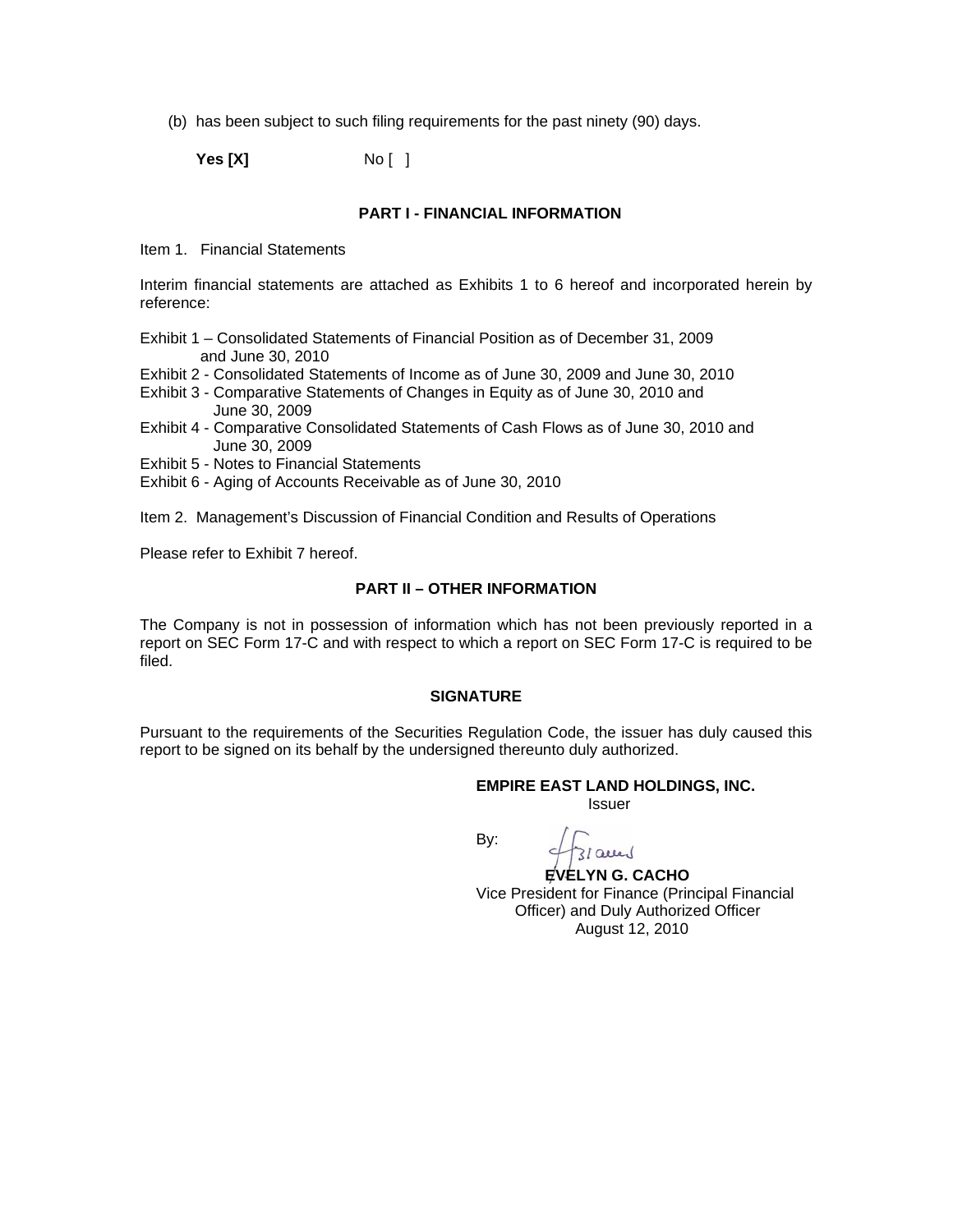# **EMPIRE EAST LAND HOLDINGS, INC. AND SUBSIDIARIES CONSOLIDATED STATEMENTS OF FINANCIAL POSITION**

|                                           |              | (In Thousands) |           |            |  |  |  |
|-------------------------------------------|--------------|----------------|-----------|------------|--|--|--|
|                                           |              | Unaudited      |           | Audited    |  |  |  |
|                                           |              | 30-Jun-10      | 31-Dec-09 |            |  |  |  |
| <u>ASSETS</u>                             |              |                |           |            |  |  |  |
| <b>CURRENT ASSETS</b>                     |              |                |           |            |  |  |  |
| Cash and cash equivalents                 | $\mathbf{P}$ | 1,250,622      | ${\bf P}$ | 1,371,013  |  |  |  |
| Trade and other receivables - net         |              | 2,754,849      |           | 2,914,751  |  |  |  |
| Property development costs                |              | 1,985,359      |           | 1,803,599  |  |  |  |
| Advances to related parties               |              | 878,148        |           | 842,608    |  |  |  |
| Prepayments and other current assets      |              | 371,930        |           | 299,396    |  |  |  |
| <b>Total Current Assets</b>               |              | 7,240,908      |           | 7,231,367  |  |  |  |
| <b>NON-CURRENT ASSETS</b>                 |              |                |           |            |  |  |  |
| Trade and other receivables - net         |              | 2,580,034      |           | 2,538,063  |  |  |  |
| Advances to related parties               |              | 55,095         |           | 55,095     |  |  |  |
| Property development costs                |              | 9,312,263      |           | 9,090,652  |  |  |  |
| Advances to landowners and joint ventures |              | 2,063,627      |           | 2,066,761  |  |  |  |
| Available-for-sale financial assets       |              | 756,800        |           | 571,040    |  |  |  |
| Land for future development               |              | 3,226,100      |           | 3,224,862  |  |  |  |
| Investment property - net                 |              | 244,369        |           | 252,772    |  |  |  |
| Property and equipment - net              |              | 168,790        |           | 152,548    |  |  |  |
| Other non-current assets                  |              | 218,382        |           | 218,590    |  |  |  |
| <b>Total Non-current Assets</b>           |              | 18,625,460     |           | 18,170,383 |  |  |  |
| <b>TOTAL ASSETS</b>                       | ${\bf P}$    | 25,866,368     | Ρ         | 25,401,750 |  |  |  |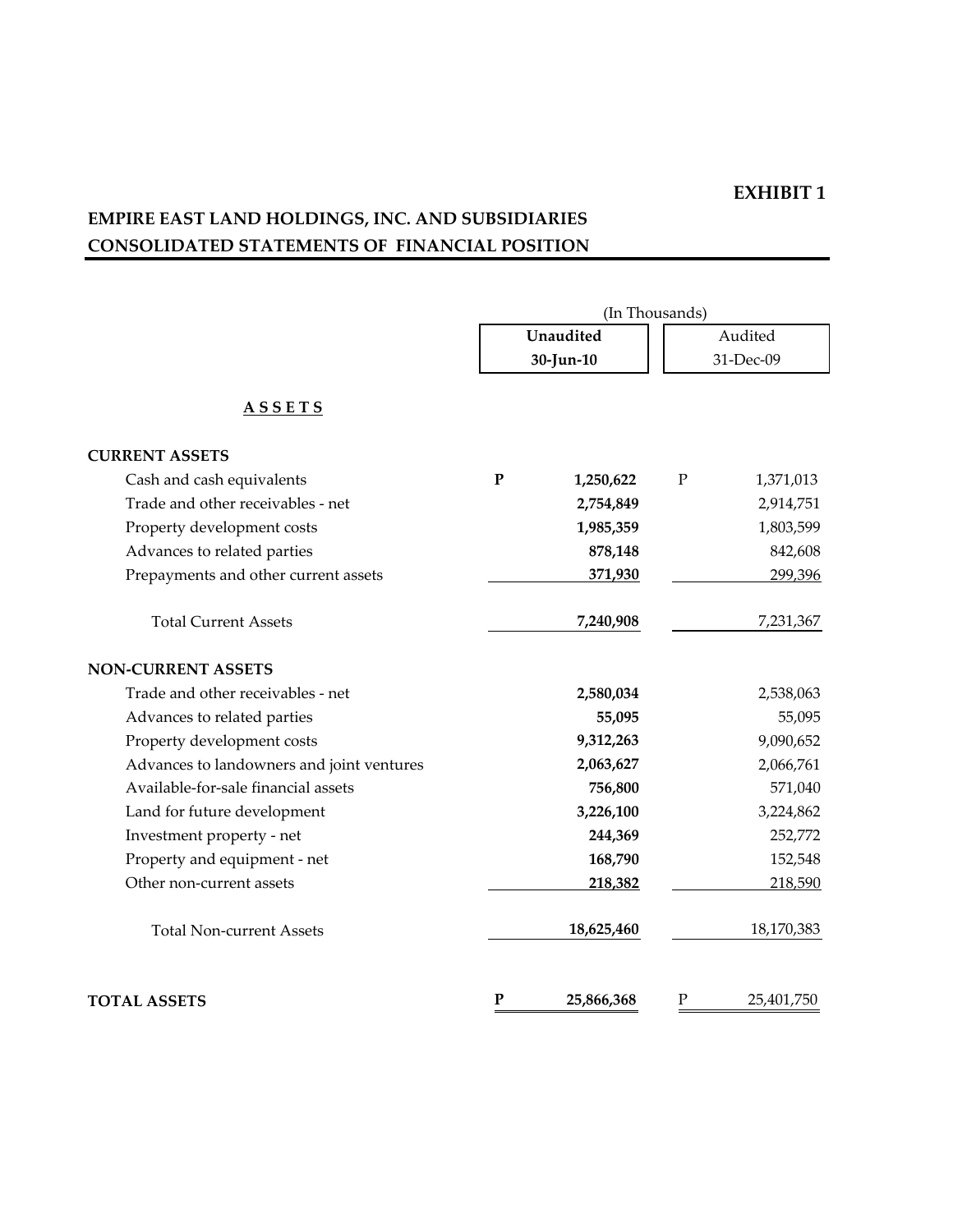## **LIABILITIES AND EQUITY**

| <b>CURRENT LIABILITIES</b>                          |           |            |              |            |
|-----------------------------------------------------|-----------|------------|--------------|------------|
| Interest-bearing loans and borrowings               | ${\bf P}$ | 620,888    | $\mathbf P$  | 518,882    |
| Trade and other payables                            |           | 377,709    |              | 343,406    |
| Income tax payable                                  |           | 283        |              | 3,031      |
| Deferred gross profit on real estate sales          |           | 206,675    |              | 118,024    |
| Customers' deposits                                 |           | 2,210,191  |              | 2,029,106  |
| Advances from related parties                       |           | 629,512    |              | 615,197    |
| Reserve for property development                    |           | 395,791    |              | 349,461    |
| Other current liabilities                           |           | 172,096    |              | 134,397    |
| <b>Total Current Liabilities</b>                    |           | 4,613,145  |              | 4,111,504  |
| <b>NON-CURRENT LIABILITIES</b>                      |           |            |              |            |
| Interest-bearing loans and borrowings               |           | 815,142    |              | 1,016,154  |
| Trade and other payables                            |           | 16,142     |              | 132,995    |
| Reserve for property development                    |           | 811,410    |              | 761,077    |
| Deferred tax liabilities                            |           | 1,170,914  |              | 1,148,314  |
| Deferred gross profit on real estate sales          |           | 167,409    |              | 197,873    |
| Advances from related parties                       |           | 13,524     |              | 13,524     |
| Retirement benefit obligation                       |           | 77,646     |              | 78,054     |
| Total Non-current Liabilities                       |           | 3,072,187  |              | 3,347,991  |
| <b>Total Liabilities</b>                            |           | 7,685,332  |              | 7,459,495  |
| <b>EQUITY</b>                                       |           |            |              |            |
| Equity attributable to parent company's shareholder |           | 17,320,409 |              | 17,083,253 |
| Minority interest                                   |           | 860,627    |              | 859,002    |
| <b>Total Equity</b>                                 |           | 18,181,036 |              | 17,942,255 |
| TOTAL LIABILITIES AND EQUITY                        | ${\bf P}$ | 25,866,368 | $\mathbf{P}$ | 25,401,750 |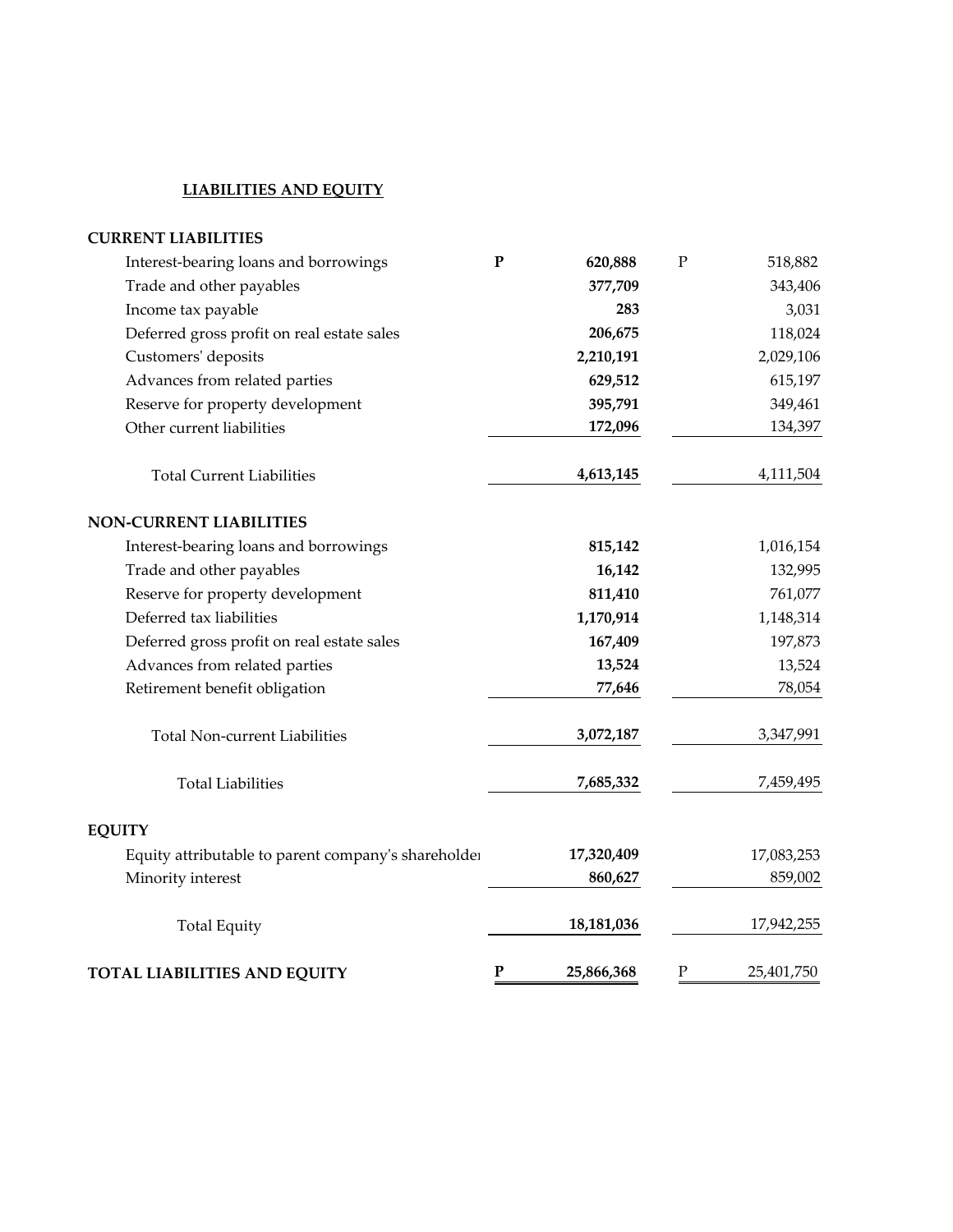## **EMPIRE EAST LAND HOLDINGS, INC. AND SUBSIDIARIES CONSOLIDATED STATEMENTS OF INCOME**

|                                                 |                   |               | (In Thousands)    |               |
|-------------------------------------------------|-------------------|---------------|-------------------|---------------|
|                                                 | Unaudited         |               | Unaudited         |               |
|                                                 | Apr-June 30, 2010 | Jan-June 2010 | Apr-June 30, 2009 | Jan-June 2009 |
| <b>REVENUES</b>                                 |                   |               |                   |               |
|                                                 |                   |               |                   |               |
| Real estate sales                               | 241,709           | 515,332       | 243,573           | 524,627       |
| Realized gross profit on prior years' sales     | 32,710            | 72,169        | 26,010            | 64,406        |
| <b>Interest Income</b>                          | 92,026            | 185,854       | 77,072            | 181,357       |
| Commissions & other income                      | 122,299           | 265,130       | 146,607           | 274,373       |
|                                                 | 488,744           | 1,038,485     | 493,262           | 1,044,763     |
| <b>COSTS &amp; EXPENSES</b>                     |                   |               |                   |               |
| Cost of real estate sales                       | 153,081           | 328,820       | 177,878           | 387,044       |
| Deferred gross profit                           | 52,868            | 130,357       | 46,986            | 104,460       |
| Finance costs                                   | 28,769            | 60,718        | 2,171             | 29,704        |
| Operating expenses                              | 211,392           | 438,263       | 221,180           | 448,524       |
| Tax expense                                     | 12,870            | 27,306        | 16,900            | 24,494        |
|                                                 | 458,980           | 985,464       | 465,115           | 994,226       |
| <b>NET PROFIT</b>                               | 29,764            | 53,021        | 28,147            | 50,537        |
| OTHER COMPREHENSIVE INCOME (LOSS)               |                   |               |                   |               |
| Fair value gains (losses) on available-for-sale |                   |               |                   |               |
| financial assets                                |                   | 185,760       |                   | 24,768        |
| TOTAL COMPREHENSIVE INCOME (LOSS)               | 29,764            | 238,781       | 28,147            | 75,305        |
| Attributable to:                                |                   |               |                   |               |
| Parent company's shareholders                   | 28,637            | 51,396        | 28,905            | 50,528        |
| Minority interest                               | 1,127             | 1,625         | (758)             | 9             |
|                                                 | 29,764            | 53,021        | 28,147            | 50,537        |
|                                                 |                   |               |                   |               |

#### **Earnings Per Share**

| Basic   | 0.0049 | 0.0047 |
|---------|--------|--------|
| Diluted | 0.0048 | 0.0046 |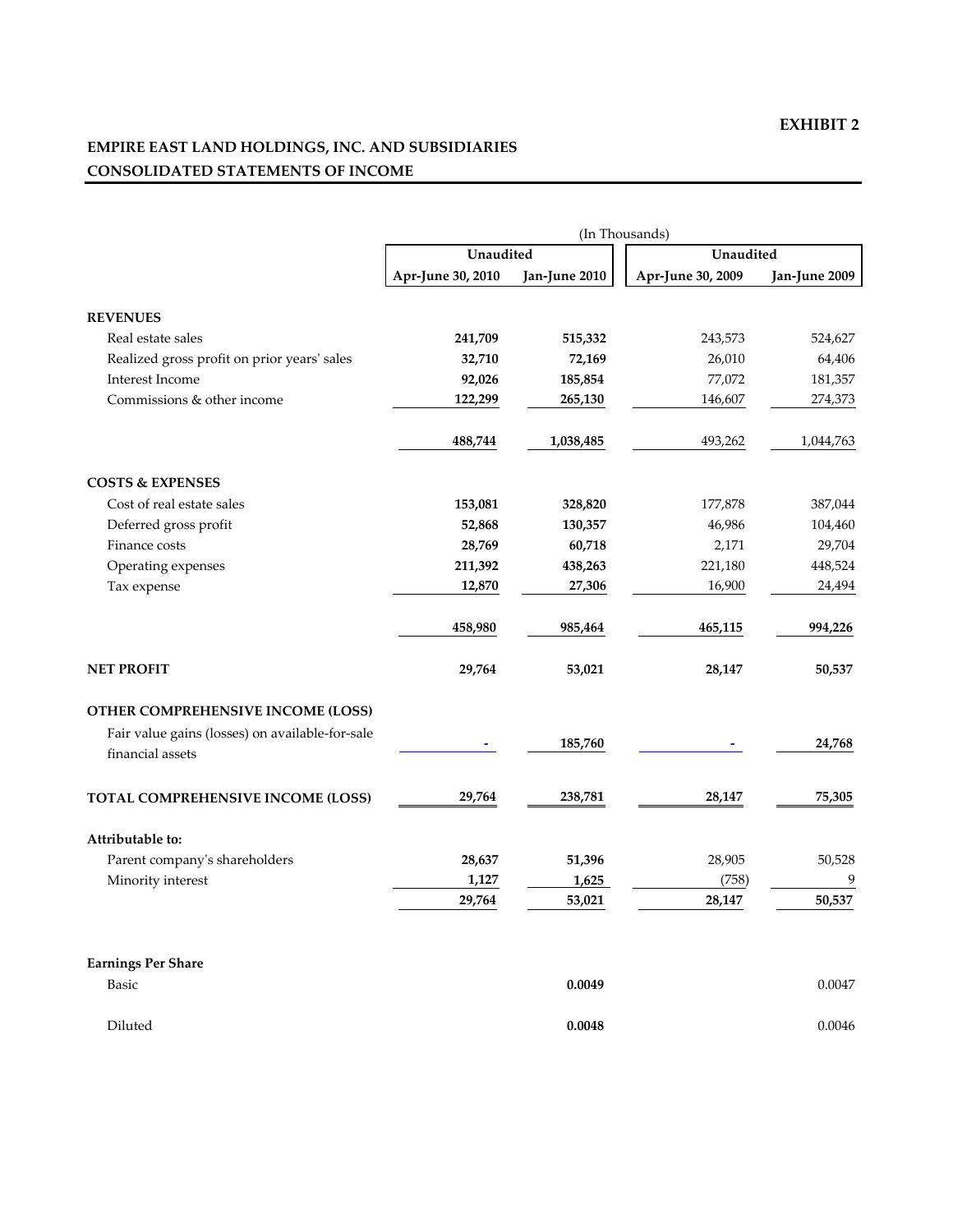# **EMPIRE EAST LAND HOLDINGS, INC. AND SUBSIDIARIES COMPARATIVE STATEMENTS OF CHANGES IN EQUITY**

|                                   |           | (In Thousands) |              |             |  |  |  |  |
|-----------------------------------|-----------|----------------|--------------|-------------|--|--|--|--|
|                                   |           | Unaudited      |              | Unaudited   |  |  |  |  |
|                                   |           | 30-Jun-2010    |              | 30-Jun-2009 |  |  |  |  |
| <b>CAPITAL STOCK</b>              | ${\bf P}$ | 10,908,216 P   |              | 10,908,216  |  |  |  |  |
| <b>ADDITIONAL PAID-IN CAPITAL</b> |           | 4,281,565      |              | 4,281,565   |  |  |  |  |
| <b>TREASURY SHARES</b>            |           | (102, 107)     |              | (102, 107)  |  |  |  |  |
| <b>REVALUATION RESERVES</b>       |           | (113, 650)     |              | (492,050)   |  |  |  |  |
| <b>RETAINED EARNINGS</b>          |           | 2,346,385      |              | 2,197,168   |  |  |  |  |
| <b>MINORITY INTEREST</b>          |           | 860,627        |              | 852,326     |  |  |  |  |
| <b>TOTAL EQUITY</b>               | P         | 18,181,036     | $\mathbf{P}$ | 17,645,119  |  |  |  |  |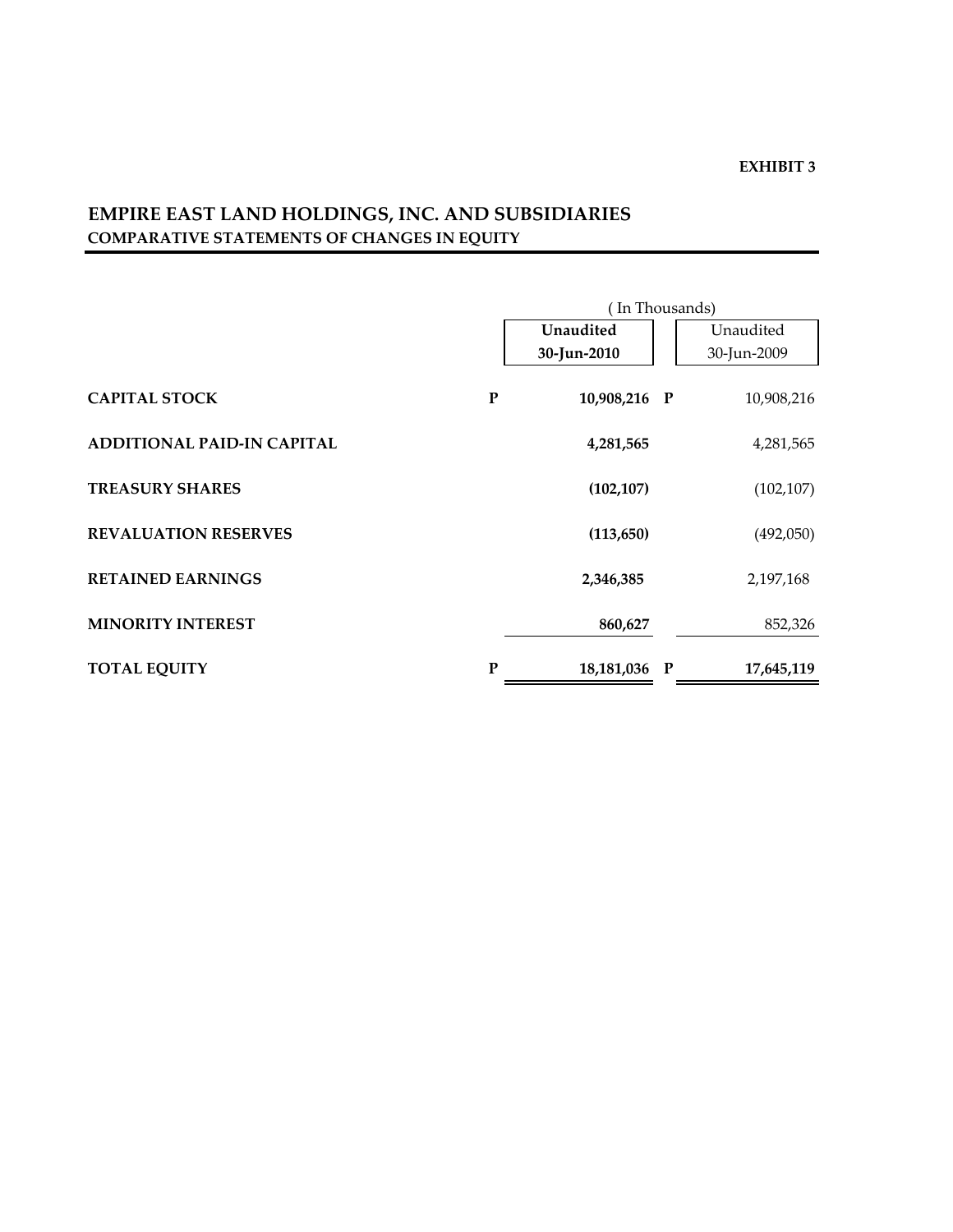# **EMPIRE EAST LAND HOLDINGS, INC. & SUBSIDIARIES COMPARATIVE CONSOLIDATED STATEMENTS OF CASH FLOWS**

|                                                         | (In Thousands) |                        |             |                        |  |  |
|---------------------------------------------------------|----------------|------------------------|-------------|------------------------|--|--|
|                                                         |                | Unaudited<br>30-Jun-10 |             | Unaudited<br>30-Jun-09 |  |  |
| <b>CASH FLOWS FROM OPERATING ACTIVITIES</b>             |                |                        |             |                        |  |  |
| Income before tax                                       | $\mathbf P$    | 80,329                 | $\mathbf P$ | 75,032                 |  |  |
| Adjustments for:                                        |                |                        |             |                        |  |  |
| Depreciation and amortization                           |                | 17,027                 |             | 36,150                 |  |  |
| Finance costs                                           |                | 60,718                 |             | 29,704                 |  |  |
| Interest & other income                                 |                | 185,854)               |             | 181,356)               |  |  |
| Operating income before working capital changes         |                | 27,780)                |             | 40,470)                |  |  |
| Net Changes in Operating Assets & Liabilities           |                |                        |             |                        |  |  |
| Increase in current & non-current assets                |                | 385,654)               |             | 151,142)               |  |  |
| Increase in current & other non-current liabilities     |                | 208,328                |             | 383,001                |  |  |
| Increase (decrease) in reserve for property development |                | 96,663                 |             | 30,425)                |  |  |
| Cash used in operations                                 |                | 108,443)               |             | 160,964                |  |  |
| Interest paid                                           |                | 60,718)                |             | 29,703)                |  |  |
| Cash paid for income taxes                              |                | 7,454)                 |             | 17,840)                |  |  |
| Net Cash Used in Operating Activities                   |                | 176,615)               |             | 113,421                |  |  |
| <b>CASH FLOWS FROM INVESTING ACTIVITIES</b>             |                | 155,231                |             | 91,087                 |  |  |
| <b>CASH FLOWS FROM FINANCING ACTIVITIES</b>             |                | 99,007)                |             | 180,402)               |  |  |
| NET INCREASE IN CASH AND                                |                |                        |             |                        |  |  |
| <b>CASH EQUIVALENTS</b>                                 |                | 120,391)               |             | 24,106                 |  |  |
| <b>CASH AND CASH EQUIVALENTS</b>                        |                |                        |             |                        |  |  |
| <b>AT BEGINNING OF PERIOD</b>                           |                | 1,371,013              |             | 1,634,997              |  |  |
| <b>CASH AND CASH EQUIVALENTS</b>                        |                |                        |             |                        |  |  |
| <b>AT END OF PERIOD</b>                                 | ${\bf P}$      | 1,250,622              | ${\bf P}$   | 1,659,103              |  |  |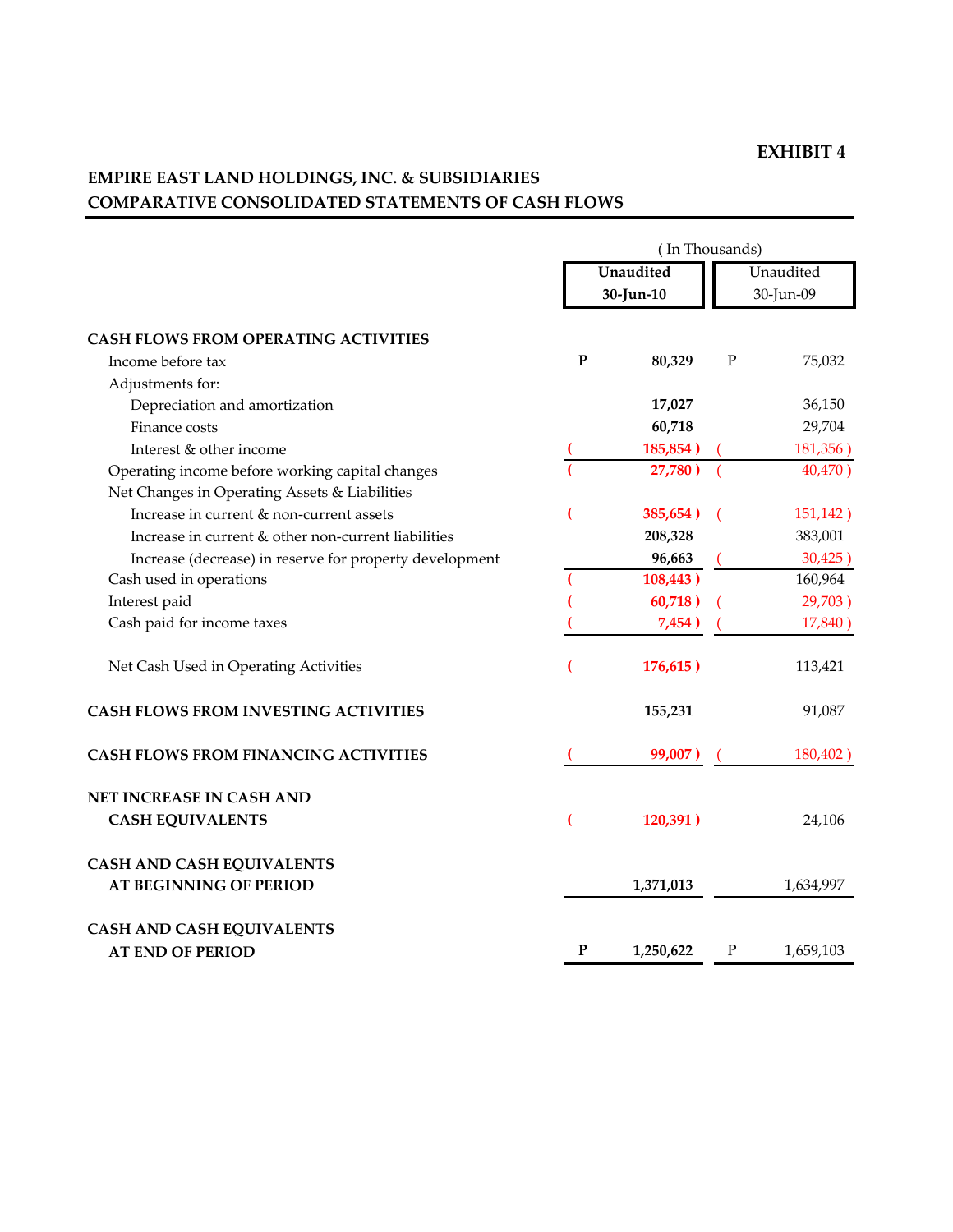#### **EMPIRE EAST LAND HOLDINGS, INC.**  NOTES TO FINANCIAL STATEMENTS

- 1) The financial statements have been prepared in accordance with Philippine Financial Reporting Standards (PFRS). The accounting policies and method of computation have been consistently followed by the Company (and its subsidiaries) and are consistent with those used in the most recent annual audited financial statements.
- 2) Cash and cash equivalents account is composed of cash on hand/in banks amounting to P185.8 million and short-term placements of P1.06 billion.
- 3) Current Trade and Other Receivables account of P2.8 billion mostly includes receivables from sales transactions. The P2.6 billion non-current portion of Trade and Other Receivables are those amounts which are not expected to be realized/collected within the one-year period.
- 4) Property Development Cost account amounting to P11.3 billion represents various development/construction related expenses.
- 5) Advances to Related Parties and to Landowners and Joint Venture totaling P3 billion pertain to property acquisition, joint venture and other business related transactions.
- 6) Available-for-Sale Financial Assets account amounting to P756.8 million pertains to investments in equity securities of subsidiary.
- 7) Land for Future Development of P3.2 billion refers to the properties acquired by the company. Most properties, which are specifically located in Metro Manila and Calabarzon areas, are intended for immediate and future development. This account also includes other expenses related to acquisition.
- 8) Investment Property account of P244.4 million pertains to land and building and improvements of the Company, being leased-out to third parties and certain land held for capital appreciation. This account is presented in the interim financial statements net of depreciation.
- 9) Property and Equipment account of P168.8 million is composed of fixed assets that are being depreciated over its estimated useful lives using a straight-line method. This account is presented in the interim financial statements net of depreciation.
- 10) Interest-bearing loans and borrowings account with a balance of P1.4 billion mostly includes loans obtained from commercial banks/financial institution and trade receivables discounted with recourse.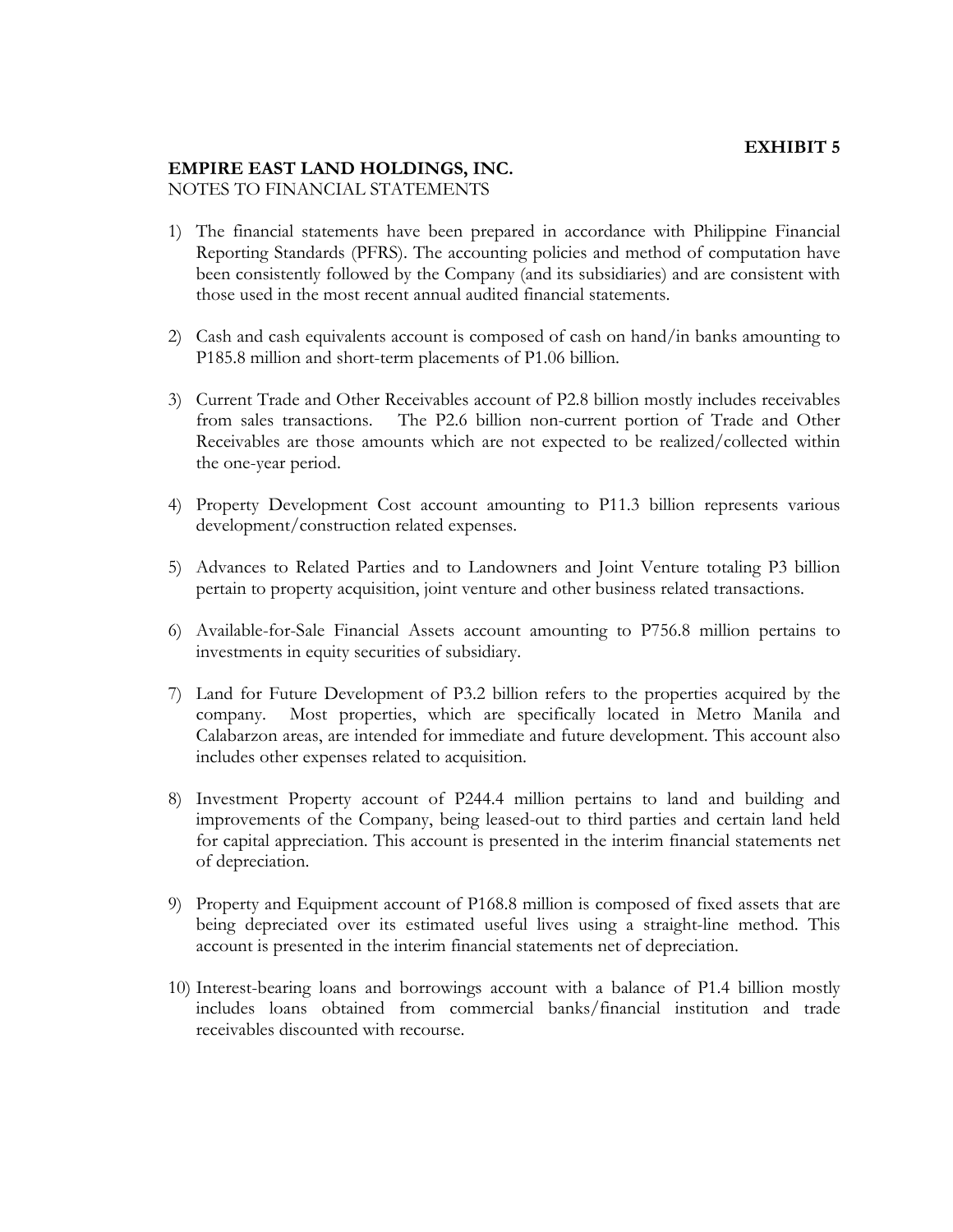- 11) Current Liabilities account is composed of current portion of deferred gross profit amounting to P206.7 million, customers' deposits/advances of P2.2 billion and other payables/accruals amounting to P1.2 billion. Other non-current liabilities include noncurrent portion of deferred tax, unearned revenue and other payables totaling to P1.4 billion.
- 12) Reserve for Property Development of P1.2 billion pertains to the remaining costs needed to complete the development/construction of the sold units.
- 13) Increase in Equity by P238.8 million is the total of 6-month period Net Profit of P53 million and fair value gains/revaluation of marketable equity securities of subsidiary amounting to P185.8 million.
- 14) Revenues include the following real estate sales of P515.3 million, P72.2 million realized portion of the previous years gross profit, interest income of P185.9 million derived mostly from buyers in-house financing, commissions and other income totaling to P265.1 million.
- 15) There were no changes in estimates of amounts reported in prior interim periods or prior financial years that have material effect in the current interim period.
- 16) There were no material contingencies and any other events/transactions that have material impact on the current interim period.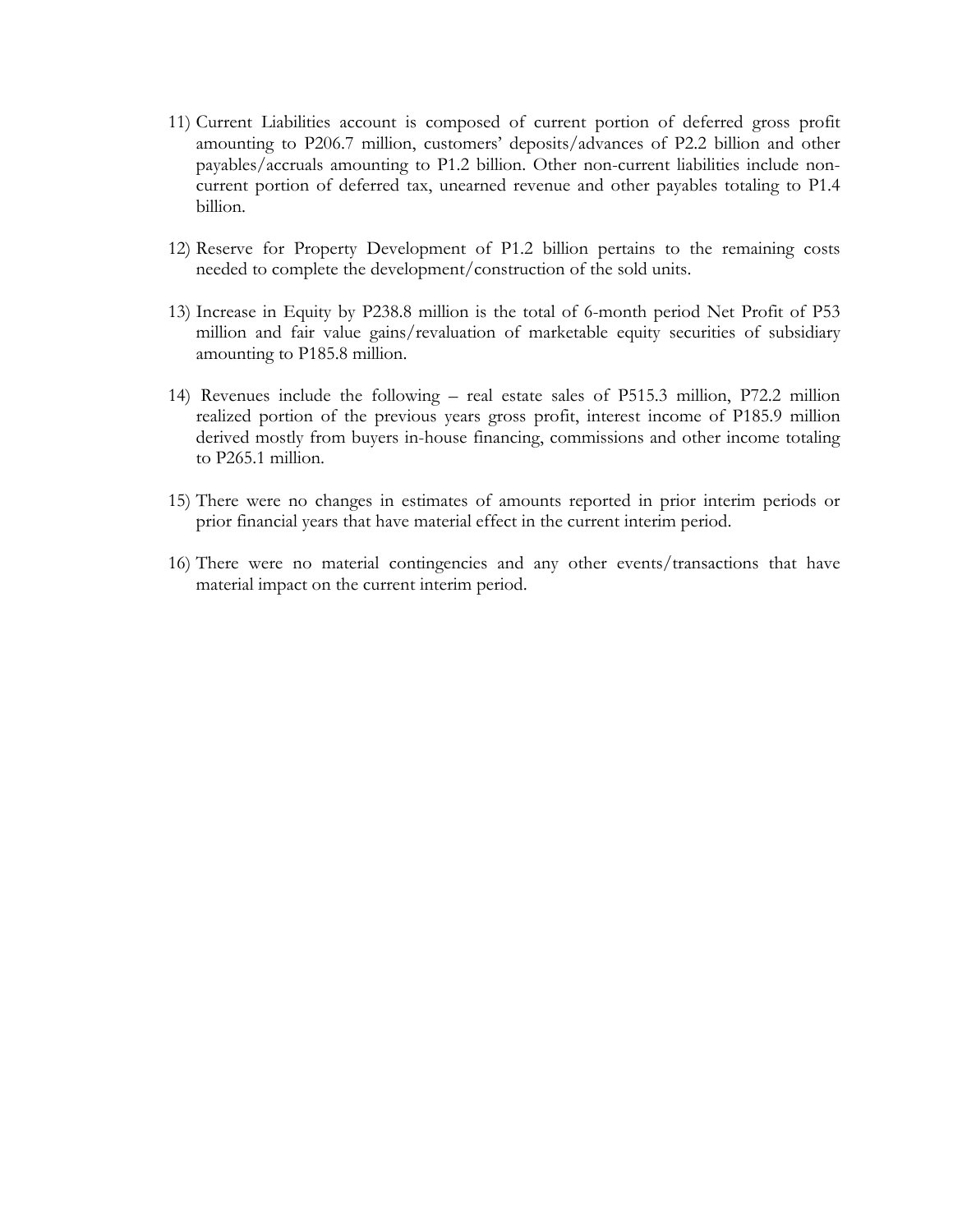#### **EMPIRE EAST LAND HOLDINGS, INC. AND SUBSIDIARIES As of June 30, 2010 Amounts in thousands**

### **1) Aging of Accounts Receivable**

|                                |           | Current     |                          |                          |                          | Above                    | Past due accounts &      |
|--------------------------------|-----------|-------------|--------------------------|--------------------------|--------------------------|--------------------------|--------------------------|
| Type of Receivables            | Total     | Not Yet Due | 1 Month                  | $2-3$ Mos.               | $4-6$ Mos.               | 7 Mos.                   | Items in Litigation      |
|                                |           |             |                          |                          |                          |                          |                          |
|                                |           |             |                          |                          |                          |                          |                          |
| <b>Trade Receivables</b><br>a) | 3,747,555 | 3,740,364   | 5,598                    | 1,312                    | 281                      | $\overline{\phantom{a}}$ | $\overline{\phantom{a}}$ |
|                                |           |             |                          |                          |                          |                          |                          |
|                                |           |             |                          |                          |                          |                          |                          |
| Other Receivables<br>b)        | 1,587,328 | 1,587,328   | $\overline{\phantom{a}}$ | $\overline{\phantom{a}}$ | $\overline{\phantom{a}}$ | $\overline{\phantom{a}}$ | $\overline{\phantom{0}}$ |
|                                |           |             |                          |                          |                          |                          |                          |
| <b>Net Receivables</b>         | 5,334,883 |             |                          |                          |                          |                          |                          |
|                                |           |             |                          |                          |                          |                          |                          |

#### **2) Accounts Receivable Description**

| <b>Type of Receivables</b> |                   | Nature/Description                | Collection Period   |
|----------------------------|-------------------|-----------------------------------|---------------------|
| a)                         | Trade Receivables | Sale of residential units/lots    | maximum of 15 years |
| b)                         | Other Receivables | Advances to contractors/suppliers | 1 to 2 years        |

**3) Normal Operating Cycle:** <sup>3</sup> to 15 years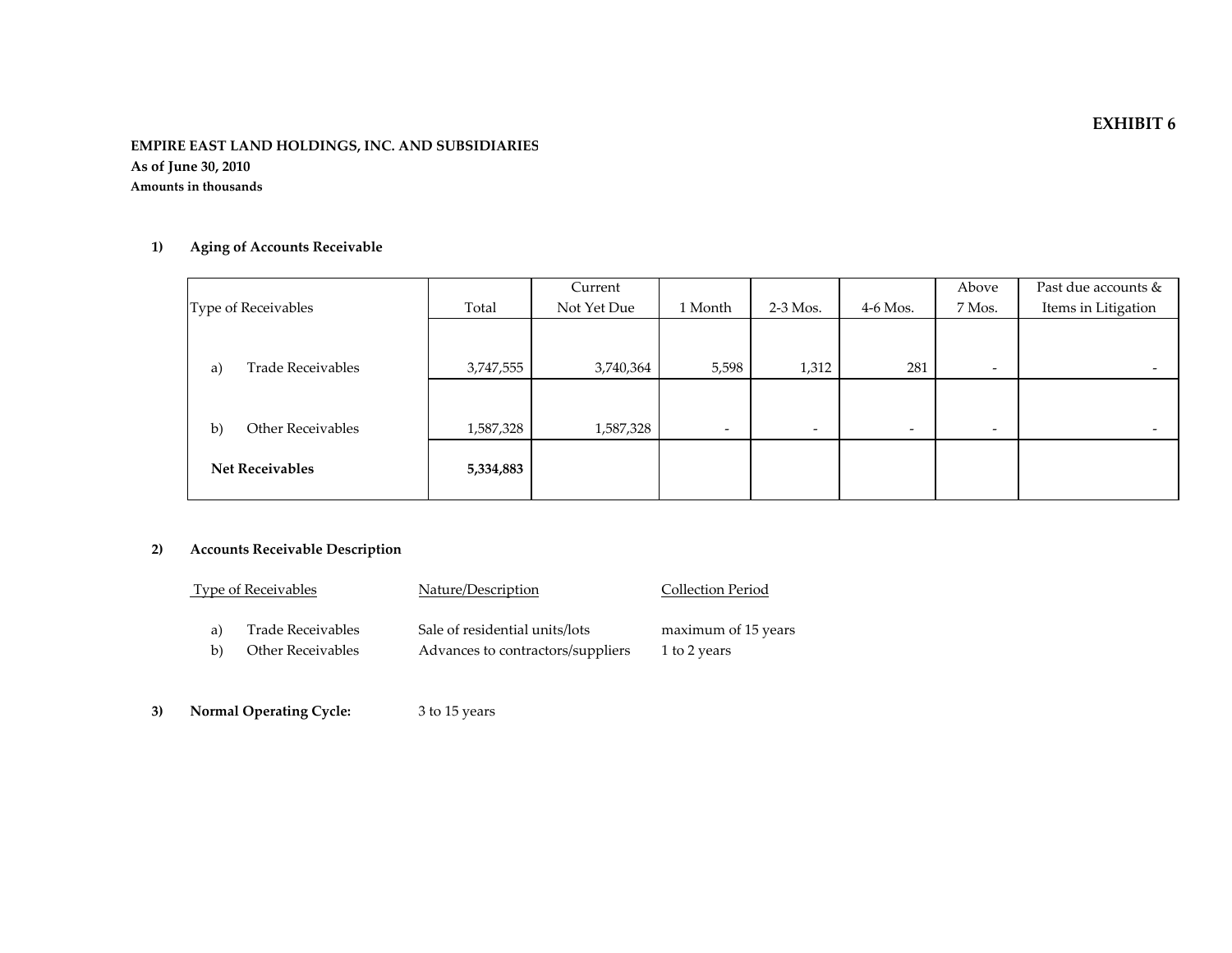## **EMPIRE EAST LAND HOLDINGS, INC. MANAGEMENT'S DISCUSSION OF FINANCIAL CONDITION AND RESULTS OF OPERATIONS**

#### **RESULTS OF OPERATION**

#### Review of June 30, 2010 versus June 30, 2009

During the six-month period, the consolidated net profit amounted to P53 million, 4.91% higher than the previous year's net income of P50.5 million. Consolidated revenues, composed of real estate sales, interest income, commissions and other revenues and net earnings of associates posted a decrease of 0.6% from P1.044 billion to P1.038 billion.

#### Real Estate Sales

The Group registered Real Estate Sales of P515.3 million for six months ended June 30, 2010 compared with P524.6 million in 2009. The sales generated were derived from various projects namely, California Gardens Square, Little Baguio Terraces, Pioneer Woodlands, The Cambridge Village, Laguna Bel Air Projects, Governor's Hills, Sta. Rosa Heights and Suntrust Adriatico Gardens.

The Cost of Sales amounting to P328.8 million in 2010 and P387 million in 2009, as a percentage of Real Estate Sales, was 64% and 74%, respectively. The change was primarily due to the different composition of products sold for each year.

Gross Profit was P186.5 million during the six months of 2010 and P137.6 million in 2009, or 36% and 26% of Real Estate Sales, respectively. The gross profit margin varies depending on the product mix and the competitiveness of prices of each product. Realized Gross Profit as a percentage of Real Estate Sales was recorded at 25% and 19% amounting to P128.3 million and P97.5 million in 2010 and 2009, respectively.

#### Other Revenues

For 2010 and 2009, the other revenue contributor was other income amounting to P265.1 million and P274.4 million respectively, and which accounts for 26% of total revenues for both period. The interest income amounting to P185.9 million and P181.3 million in 2010 and 2009 respectively, were derived mostly from in-house financing and accounts for 18% and 17% of total revenues. Additional sources of revenue were commissions of a subsidiary, rentals of investment property and residential/commercial spaces in various projects, and those obtained from other sources.

#### Operating Expenses

Operating Expenses posted a decrease from P448.5 million in 2009 to P438.3 million in 2010. Other charges/expenses include Finance Cost of P60.7 million and P29.7 million in 2010 and 2009, respectively.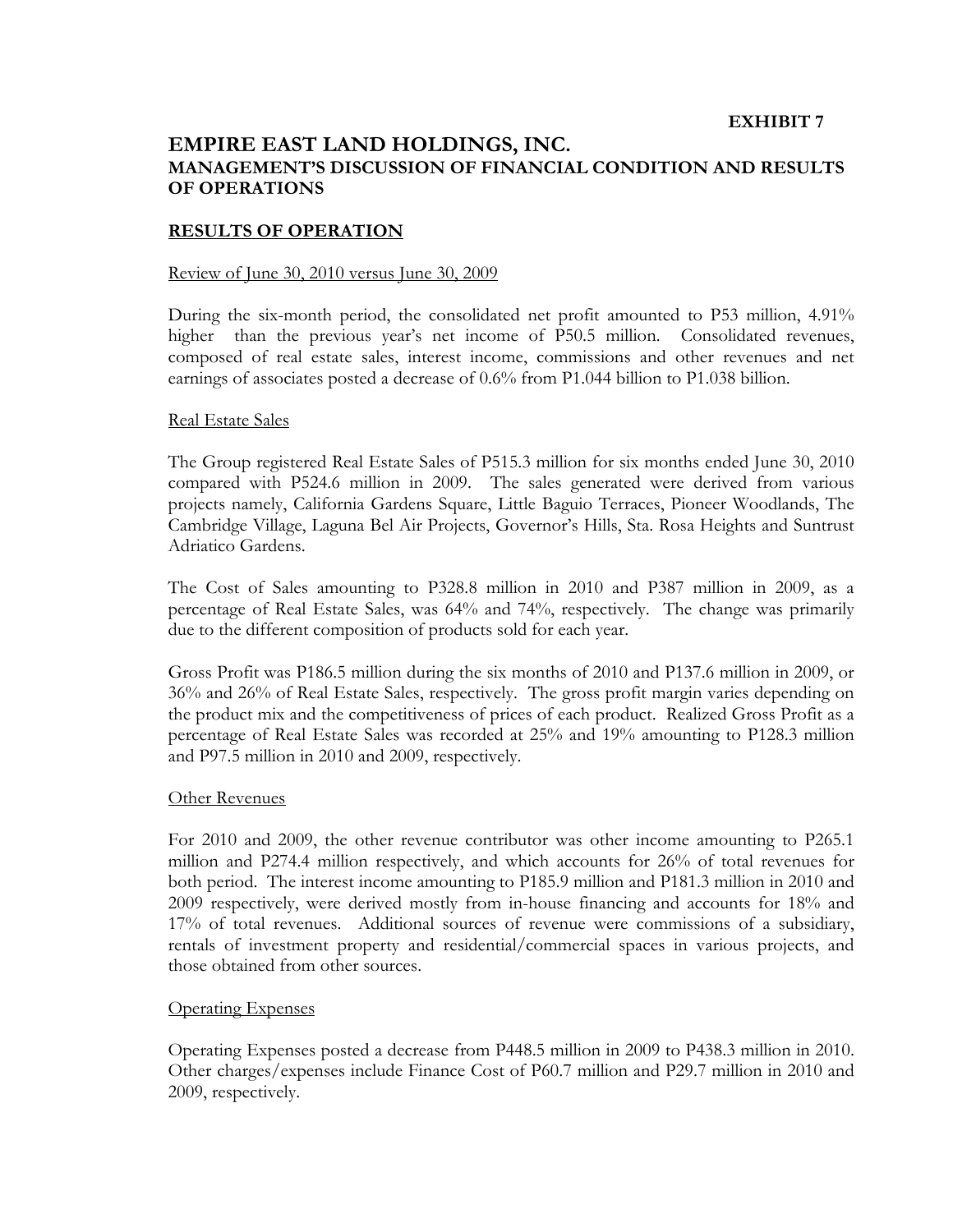## **FINANCIAL CONDITION**

## Review of June 30, 2010 versus December 31, 2009

Total resources of the Group as of June 30, 2010 and December 31, 2009 amounted to P25.9 billion and P25.4 billion respectively. Cash and Cash Equivalents decreased from P1.4 billion to P1.2 billion due to payments to contractors and suppliers for the development of projects. The Group remained liquid with Total Current Assets of P7.2 billion both in 2010 and in 2009, which accounted for 28% of the Total Assets both in 2010 and 2009, while its Total Current Liabilities amounted to P4.6 billion in June 30, 2010 as compared with P4.1 billion in December 31, 2009.

Equity increased from P17.9 billion in the previous year to P18.2 billion as of June 30, 2010 due to the net income for the six-month period and revaluation reserves.

Both in 2009 and 2010, the Group sourced its major cash requirements from internally generated funds and partly from the discounting of its installment contract receivable.

The Group utilized its funds for loan repayments, construction and development of projects, and settlement of various payables and other operating expenses.

> Material Changes in the 2010 Interim Financial Statements (increase/decrease of 5% or more in the 2010 Financial Statements)

#### Balance Sheets

- 9% decrease in Cash and Cash Equivalents Mainly due to use of funds for construction and development of projects and repayments of loan obligations
- 24% increase in Prepayments and Other Current Assets Due to increase in prepaid taxes and input vat
- 33% increase in Available-for-sale Financial Asset Primarily due to increase in fair market value of investment
- 11% increase in Property and Equipment Due to additional fixed assets acquired
- 6% decrease in Interest-bearing Loans and Borrowings Due to repayments of loans
- 17% decrease in Trade and Other Payables Mainly due to settlement of some payables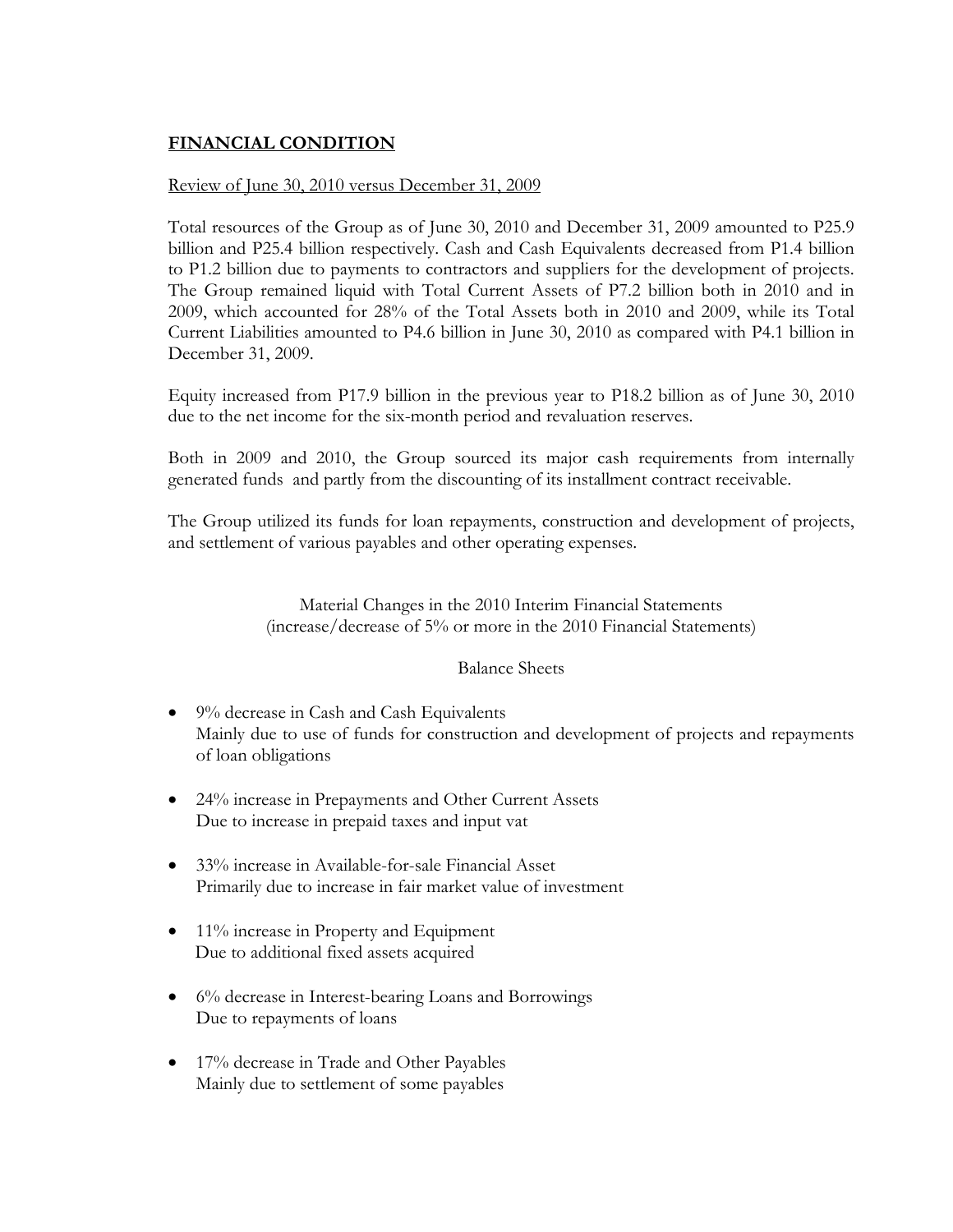- 91% decrease in Income Tax Payable Due to payment of previous years tax liability
- 9% increase in Customers Deposit Mainly due to increase in collection and reservation sales of new projects
- 18% increase in Deferred Gross Profit on Real Estate Sales Mainly due to unearned gross profit on sales of new projects
- 9% increase in Reserve for Property Development Mainly attributed to new projects' cost to complete sold units
- 28% increase in Other Current Liabilities Mainly due to increase in deferred income of a subsidiary

## Income Statements

- 12% increase in Realized Gross Profit on Prior Years' Sales Mainly due to construction accomplishments of ongoing projects
- 15% decrease in Cost of Sales Primarily due to decrease in sales
- 25% increase in Deferred Gross Profit Primarily due to pre-selling of new projects
- 104% increase in Finance Cost Due to interest on certain borrowings
- 11% increase in Tax Expense Mainly due to increase in taxable income

For the year 2010, the projected capital expenditures (construction/development) of roughly P2 billion is expected to be funded mostly by collections.

Fluctuations in foreign exchange rate had no adverse effect on the Group's financial conditions since the Group has very minimal importations of construction-related materials and have no foreign denominated loans.

There are no other material changes in the Group's financial position and condition (5% or more) that will warrant a more detailed discussion. Likewise, there are no material events and uncertainties known to the management that would have material impact on reported financial information and normal operations of the Group.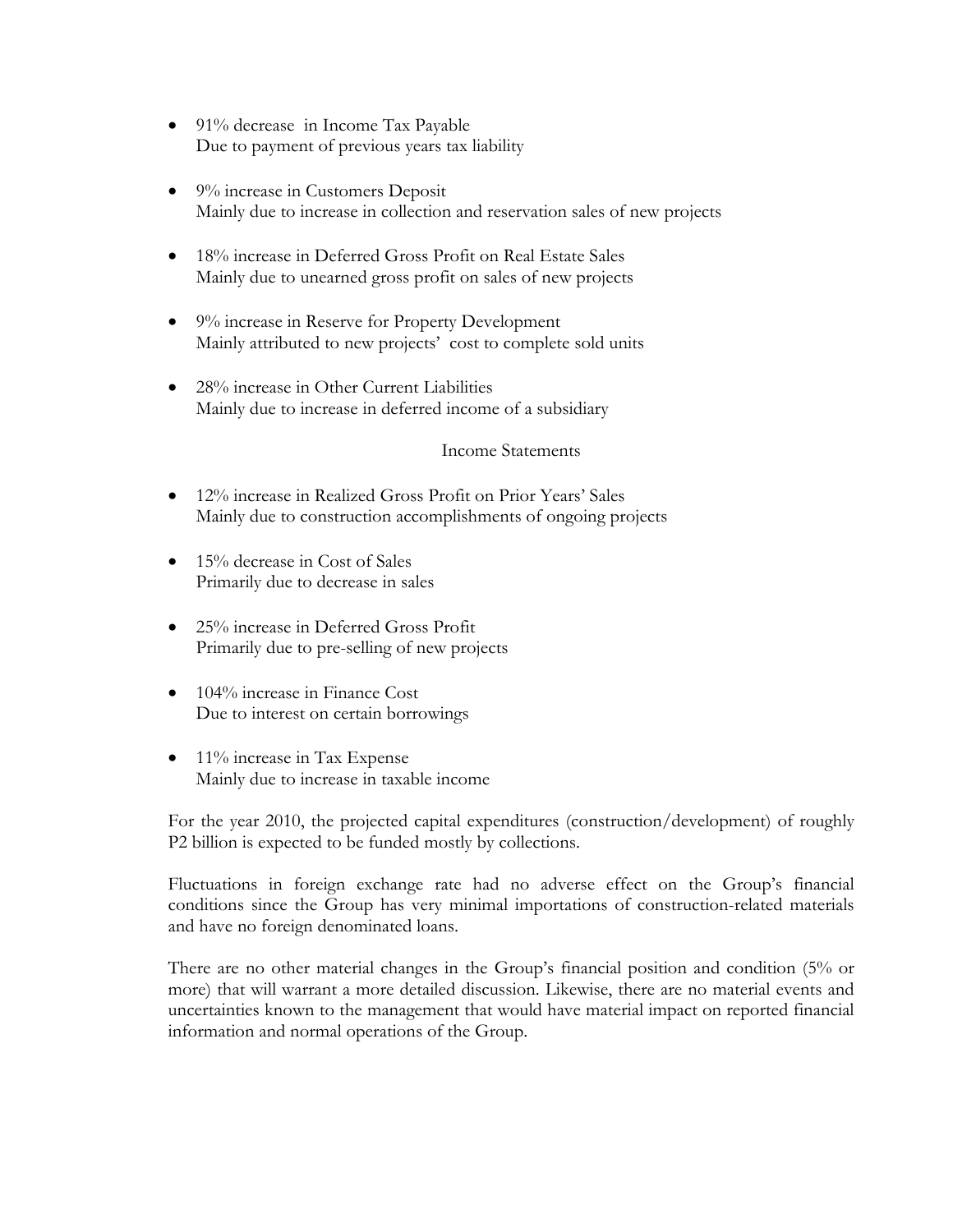The nature of all revenues and expenses disclosed in the statements of comprehensive income are business related transactions and arose from the Group's continuing operations. Also, no prior period adjustment was made during any period covered by the statements of financial position.

There are no material off-statements of financial condition transactions, arrangements, obligations (including contingent obligations), and other relationships of the Group with unconsolidated entities or other persons created during the reporting period.

There are no events that will trigger direct or contingent financial obligation that is material to the Group, including any default or acceleration of an obligation.

The Group is aggressively marketing its products specially the new projects. It continuously offers competitive prices, more lenient payment schemes under in-house financing and has strong tie-ups with reputable banks for the financing requirements of its buyers.

## **TOP FIVE (5) KEY PERFORMANCE INDICATORS**

For the 6-month period of 2010, the following are top key performance indicators of the Company and its majority-owned subsidiaries:

## **1) Availability of Cash**

The Group has adequate cash and current trade receivables to fund the construction of its ongoing/upcoming projects and acquisition of additional properties.

## **2) Ability to repay loan obligations**

The loan obligations were promptly settled. The Group maintains a good credit standing with creditor banks and has considerable credit facilities which can be utilized for urgent capital requirements.

#### **3) Increase in reservation sales**

The Group's product concepts, project location, flexible payment scheme and aggressive selling have contributed to the increase in reservation sales.

#### **4) Continuous development of projects**

The Group continuously undertakes construction and development activities and is committed to deliver its projects within the projected timetable.

## **5) Landbanking**

The Group has been acquiring interests in properties either through outright acquisitions or joint venture arrangements with landowners.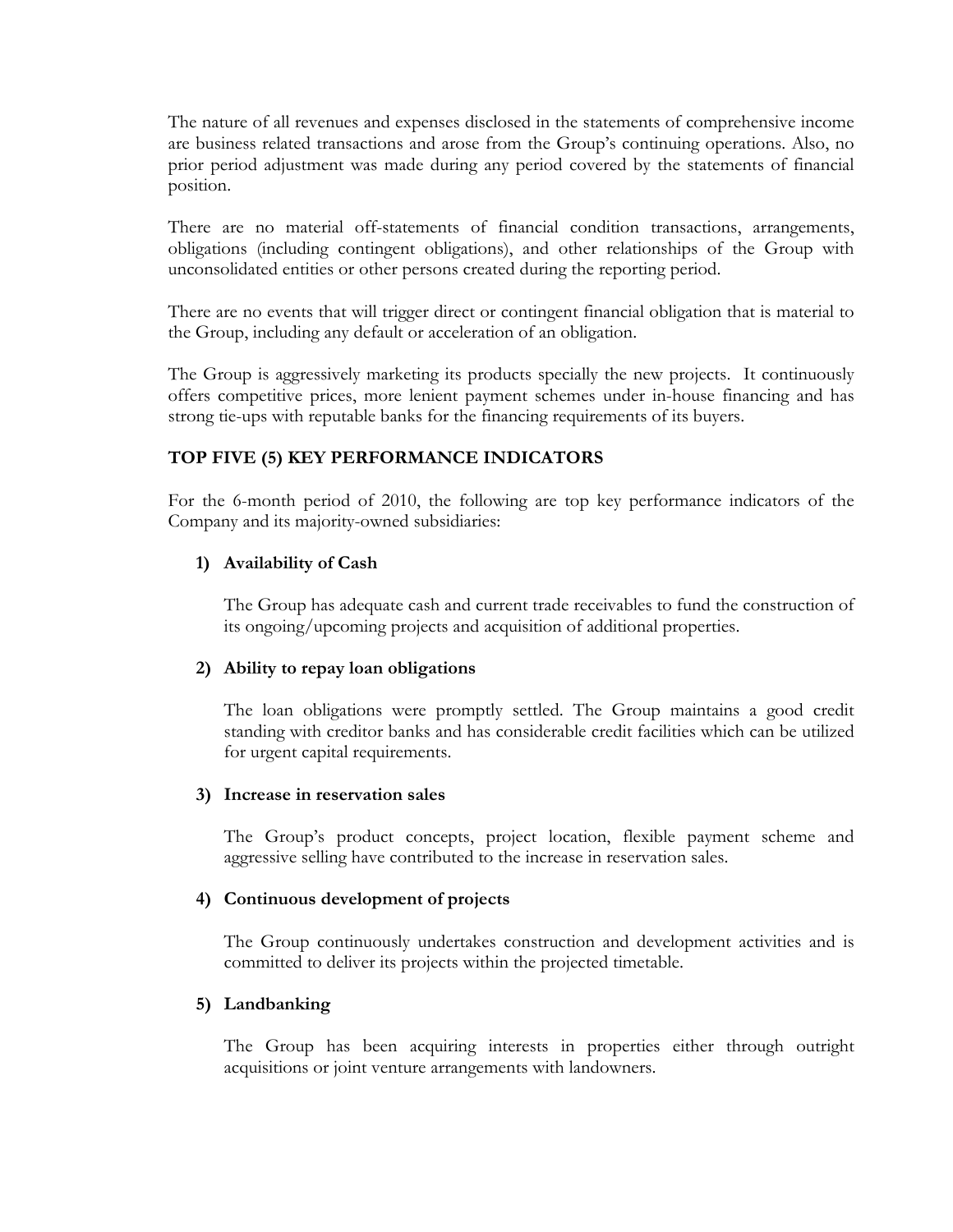## **ASSESSMENT OF FINANCIAL RISKS**

The Group is exposed to a variety of financial risks, which result from both its operating and investing activities. Risk management is carried out by a central treasury department under policies approved by the BOD, and focuses on actively securing the Group's short to medium-term cash flows by minimizing the exposure to financial markets.

The Group does not actively engage in the trading of financial assets for speculative purposes nor does it write options. The most significant financial risks to which the Group is exposed to are described below.

### **1) Foreign Currency Sensitivity**

Most of the Group's transactions are carried out in Philippine pesos, its functional currency. Foreign exchange risk arises from the Group's U.S. dollar-denominated cash and cash equivalents.

To mitigate the Group's exposure to foreign currency risk, non-Philippine peso cash flows are closely monitored.

The Group's U.S.-dollar denominated financial assets, translated into Philippine pesos amounted to P88.8 million as of June 30, 2010.

At June 30, 2010, if the peso had strengthened by .37% against the U.S. dollar with all other variables held constant, income before tax for the year would have been P332.2 thousand lower, mainly as a result of foreign exchange loss on translation of U.S. dollar-denominated cash and cash equivalents.

On the other hand, if the peso had been weaker by the same percentage, with all other variables held constant, income before tax would have been higher by the same amount.

The .37% movement in the value of peso against U.S. dollar was estimated based on the market volatility in exchange rates. The sensitivity analysis is based on the Group's foreign currency financial instruments held at the reporting period.

Exposures to foreign exchange rates vary during the year depending on the volume of transactions. Nonetheless, the analysis above is considered to be representative of the Group's currency risk.

#### **2) Interest Rate Sensitivity**

As the Group has no significant interest-bearing assets, the Group's income and operating cash flows are substantially independent of changes in market interest rates. The Group's interest rate risk arises only from cash and cash equivalents, which are subject to variable interest rates. Financial assets and liabilities at variable rates expose the group to cash flow interest rate risk. All other financial assets and liabilities have fixed rates.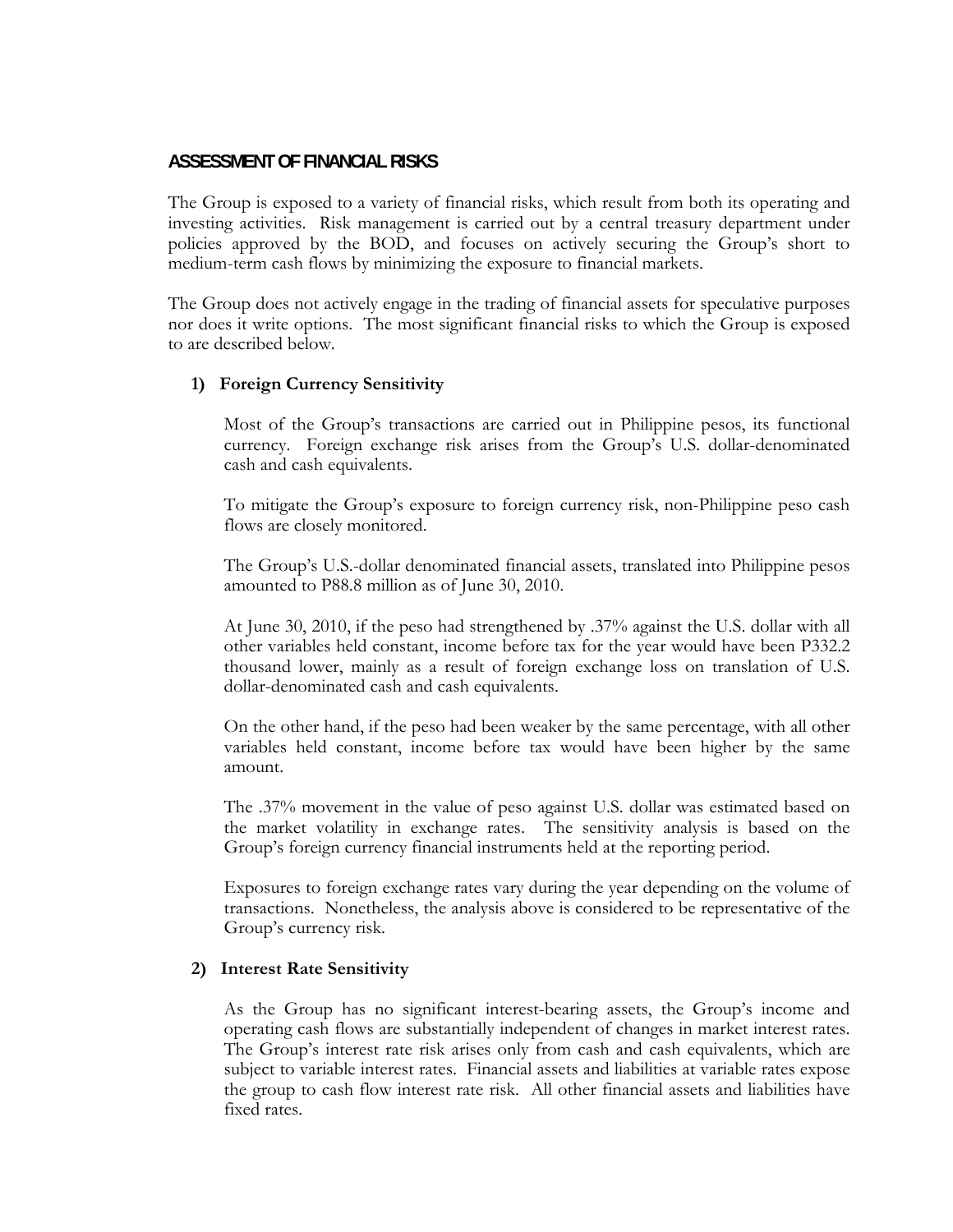On June 30, 2010, if general interest rates on dollar and peso-denominated financial assets had been higher by 0.06%, with all other variables held constant, income before tax for the year would have been P579.7 thousand higher, mainly as a result of higher interest income on floating rate deposits.

The movements in interest rates used in the sensitivity analysis are considered reasonably possible and are based on observation of interest rate fluctuations for the past six months using a 95%-confidence level. The calculations are based on the Group's financial instruments held at each reporting period, with effect estimated from the beginning of the year.

#### **3) Credit Risk**

Generally, the maximum credit risk exposure of financial assets is the carrying amount of the financial assets as shown on the face of the statements of financial position, as summarized below:

|                                          | As of June 30,2010 | As of June 30, 2009 |
|------------------------------------------|--------------------|---------------------|
| Cash and cash equivalents                | 1,250,621,642<br>Р | P 1,659,100,758     |
| Trade and other receivables - net        | 5,334,883,289      | 5,528,273,028       |
| Advances to landowners and joint venture | 2,063,626,728      | 2,375,658,728       |
| Advances to related parties              | 933,243,287        | 885,255,685         |
|                                          | 9,582,374,946      | P10,448,288,199     |

The credit risk for liquid funds is considered negligible, since the counter parties are reputable banks with high quality external credit ratings. In respect of trade and other receivables, the Group is not exposed to any significant credit risk exposure to any single counter party or any group of counter parties having similar characteristics.

The Group continuously monitors defaults of customers and other counter parties, identified either individually or by group, and incorporate this information into its credit risk controls. The Group's policy is to deal only with creditworthy counter parties. In addition, for a significant proportion of sales, advance payments are received to mitigate credit risk.

The Group's management considers that all the above financial assets that are not impaired for each of the reporting dates under review are of good credit quality, including those that are past due.

#### **4) Liquidity Risk**

The Group manages its liquidity needs by carefully monitoring scheduled debt servicing payments for long-term financial liabilities as well as cash outflows due in a day-to-day business. Liquidity needs are monitored in various time bands, on a dayto-day and week-to-week basis, as well as on the basis of a rolling 30-day projection. Long-term liquidity needs for a 6-month and one-year period are identified monthly.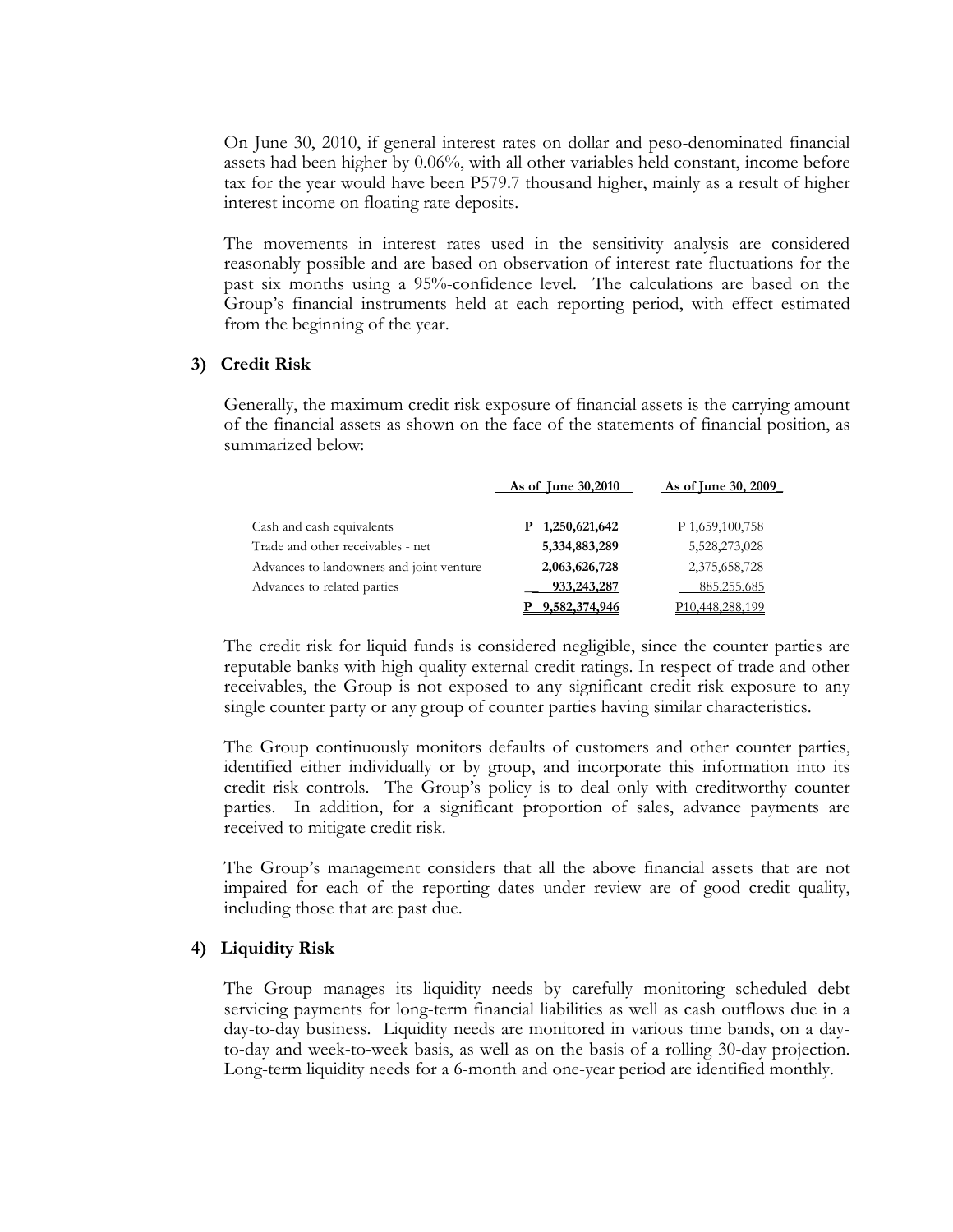The Group maintains cash to meet its liquidity requirements for up to 60-day periods. Excess cash are invested in time deposits or short-term marketable securities. Funding for long-term liquidity needs is additionally secured by an adequate amount of committed credit facilities and the ability to sell long-term financial assets.

As at June 30, 2010, the Group's financial liabilities have contractual maturities which are presented below:

|                                                                     | Current                      |  | Non-current       |   |                               |  |                       |
|---------------------------------------------------------------------|------------------------------|--|-------------------|---|-------------------------------|--|-----------------------|
|                                                                     | Within<br>6 Months           |  | 6 to 12<br>Months |   | $1 \text{ to } 5$<br>Years    |  | Later than<br>5 Years |
|                                                                     |                              |  |                   |   |                               |  |                       |
| Interest-bearing loans and borrowings P<br>Trade and other payables | 620,887,672 P<br>377,709,089 |  | $\sim$            | Ρ | 815,142,000 P<br>16, 142, 328 |  | $\overline{a}$        |
| Advances from related parties<br>Other current liabilities          | 629,511,610<br>172,096,343   |  |                   |   | 13,523,648                    |  |                       |
|                                                                     |                              |  |                   |   |                               |  |                       |
|                                                                     | 1.800.204.714 P              |  |                   |   | 844,807,976                   |  |                       |

This compares to the maturity of the Group's financial liabilities in the previous reporting period as follows:

|                                                        |                | Current    | Non-current                   |                          |
|--------------------------------------------------------|----------------|------------|-------------------------------|--------------------------|
|                                                        | Within         | 6 to 12    | $1 \text{ to } 5$             | Later than               |
|                                                        | 6 Months       | Months     | Years                         | 5 Years                  |
|                                                        |                |            |                               |                          |
| Interest-bearing loans and borrowings P1,457,250,161 P |                | $\sim$     | P <sub>1</sub> ,174,532,370 P |                          |
| Trade and other payables                               | 1,320,109,159  |            | 19,686,757                    | $\overline{\phantom{0}}$ |
| Advances from related parties                          | 226,650,072    |            | 13,523,648                    |                          |
| Other current liabilities                              | 156,975,369    | 23,350,811 |                               |                          |
|                                                        |                |            |                               |                          |
|                                                        | P3.160.984.761 | 23,350,811 | P <sub>1</sub> ,207,742,775   |                          |

The above contractual maturities reflect the gross cash flows, which may differ from the carrying values of the liabilities at the reporting period.

#### **5) Other Market Price Risk**

The Group is exposed to equity securities price risk because of investments held by the Group and classified on the balance sheet as available-for-sale financial assets. The Group is not exposed to commodity price risk.

At June 30, 2010, if the quoted stock price for the securities had decreased by 4%, with all other variables held constant, equity would have been lower by about P30.9 million. The 4% estimated change in quoted market price is computed based on volatility of local index for holdings first listed at Philippine Stock Exchange.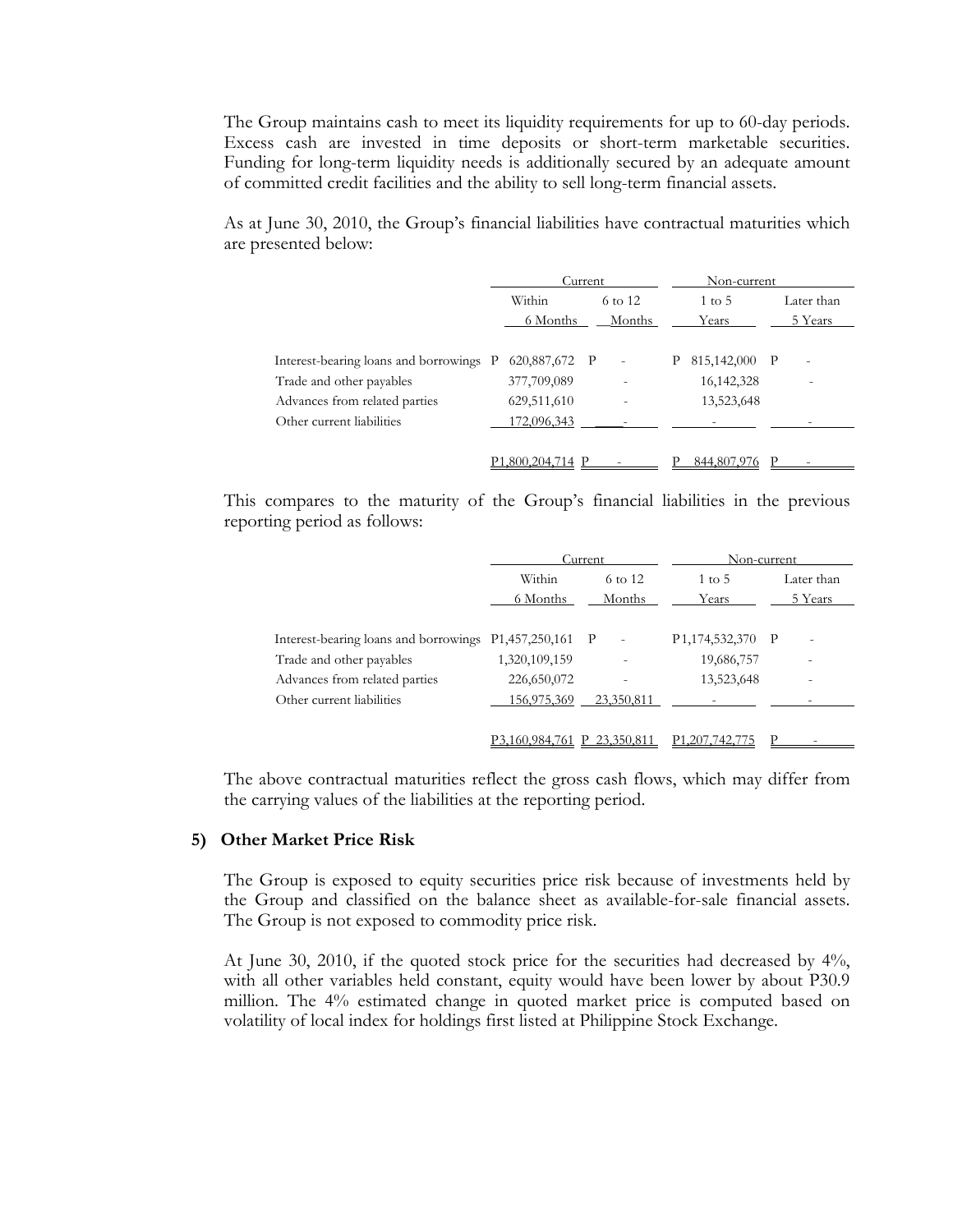On the other hand, if the quoted market price for these securities had increased by the same amount, with all other variables held constant, equity for the year would have been higher by the same figure.

The investments in listed equity securities are considered long-term, strategic investments. In accordance with the Group's policies, no specific hedging activities are undertaken in relation to these investments. The investments are continuously monitored and voting rights arising from these equity instruments are utilized in the Group's favor.

## **FINANCIAL INSTRUMENTS EVALUATION**

Financial assets include cash and financial instruments. The Group classifies its financial assets, other than hedging instruments, into the following categories: financial assets at fair value through profit or loss, loans and receivables, held-to-maturity investments and availablefor-sale financial assets. Financial assets are assigned to the different categories by management on initial recognition, depending on the purpose for which the investments were acquired. The designation of financial assets is re-evaluated at every reporting date at which date a choice of classification or accounting treatment is available, subject to compliance with specific provisions of applicable accounting standards.

*Cash and cash equivalents* are defined as cash on hand, demand deposits and short-term, highly liquid investments readily convertible to known amounts of cash and which are subject to insignificant risk of changes in value.

Regular purchase and sales of financial assets are recognized on their trade date. All financial assets that are not classified as at fair value through profit or loss are initially recognized at fair value, plus transaction costs. Financial assets carried at fair value through profit or loss are initially recognized at fair value and transaction costs are expensed in the statements of comprehensive income .

The foregoing categories of financial instruments are more fully described below.

## **1) Financial Assets at Fair Value through Profit or Loss**

 This category includes financial assets that are either classified as held for trading or are designated by the entity to be carried at fair value through profit or loss upon initial recognition. A financial asset is classified in this category if acquired principally for the purpose of selling it in the near term or if so designated by management. Derivatives are also categorized as 'held for trading' unless they are designated as hedges. Assets in this category are classified as current assets if they are either held for trading or are expected to be realized within 12 months from the reporting period.

 Subsequent to initial recognition, the financial assets included in this category are measured at fair value with changes in fair value recognized in profit or loss. Financial assets originally designated as financial assets at fair value through profit or loss may not be subsequently be reclassified.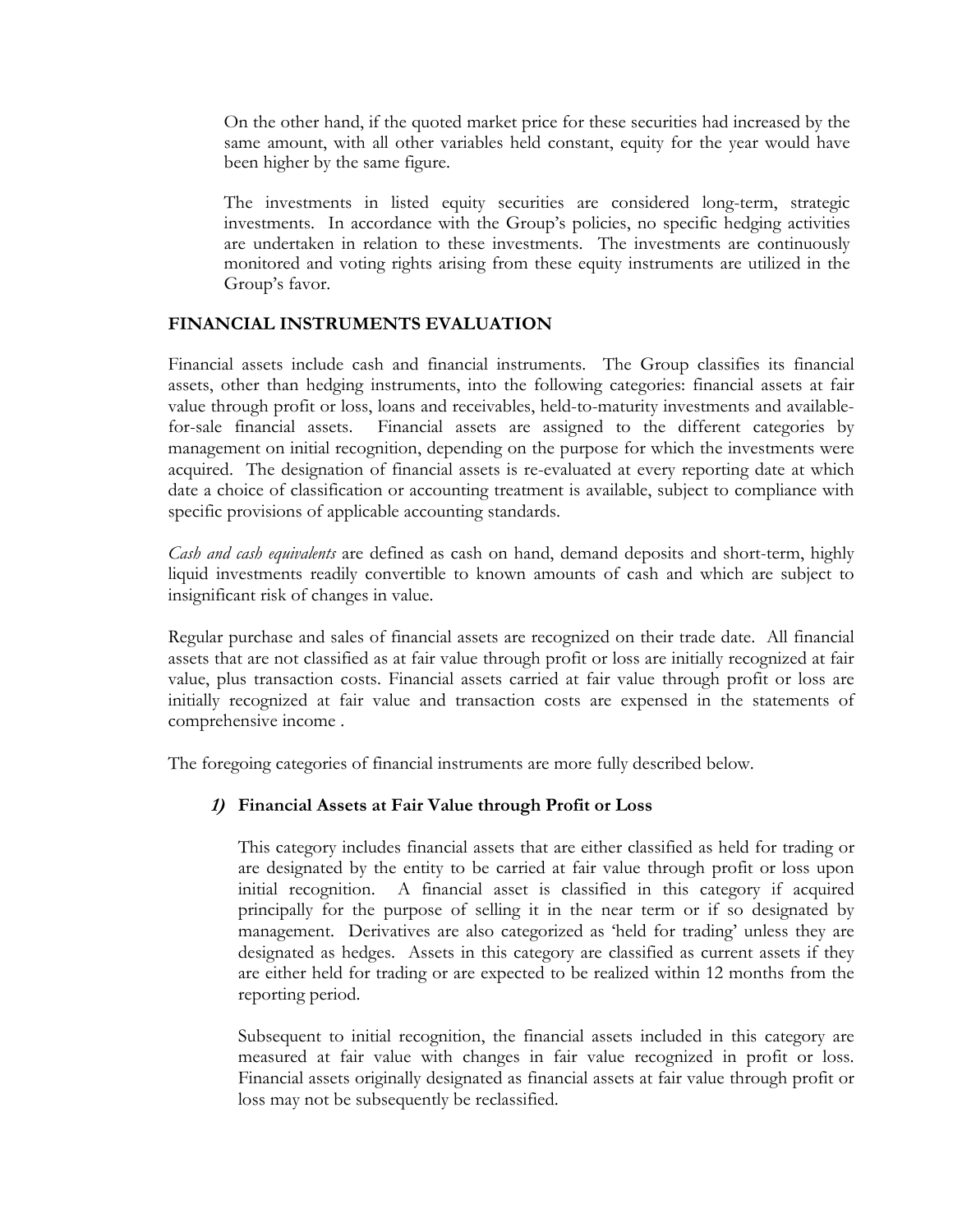#### **2) Loans and Receivables**

Loans and receivables are non-derivative financial assets with fixed or determinable payments that are not quoted in an active market. They arise when the Group provides money, goods or services directly to a debtor with no intention of trading the receivables. They are included in current assets, except for maturities greater than 12 months after the reporting period which are classified as non-current assets.

 Loans and receivables are subsequently measured at amortized cost using the effective interest method, less any impairment losses. Any change in their value is recognized in profit or loss. Impairment loss is provided when there is objective evidence that the Group will not be able to collect all amounts due to it in accordance with the original terms of the receivables. The amount of the impairment loss is determined as the difference between the assets' carrying amount and the present value of estimated cash flows.

 The Group's loans and receivables are presented as Trade and Other Receivables, Advances to Landowners and Joint Ventures, and Advances to Related Parties in the statements of financial position.

### **3) Held-to-maturity Investments**

This category includes non-derivative financial assets with fixed or determinable payments and a fixed date of maturity. Investments are classified as held-to-maturity if the Group has the positive intention and ability to hold them until maturity. Investments intended to be held for an undefined period are not included in this classification. They are included in non-current assets in the statements of financial position, except those maturing within 12 months of the reporting period.

 Held-to-maturity investments are measured at amortized cost using the effective interest method. In addition, if there is objective evidence that the investment has been impaired, the financial asset is measured at the present value of estimated cash flows. Any changes to the carrying amount of the investment are recognized in profit or loss.

#### **4) Available-for-sale Financial Assets**

This category includes non-derivative financial assets that are either designated to this category or do not qualify for inclusion in any of the other categories of financial assets. They are included in non-current assets unless management intends to dispose of the investment within 12 months from the reporting period.

All financial assets within this category are subsequently measured at fair value, unless otherwise disclosed, with changes in value recognized in equity, net of any effects arising from income taxes. Gains and losses arising from securities classified as available-for-sale are recognized in the statements of comprehensive income when they are sold or when the investment is impaired.